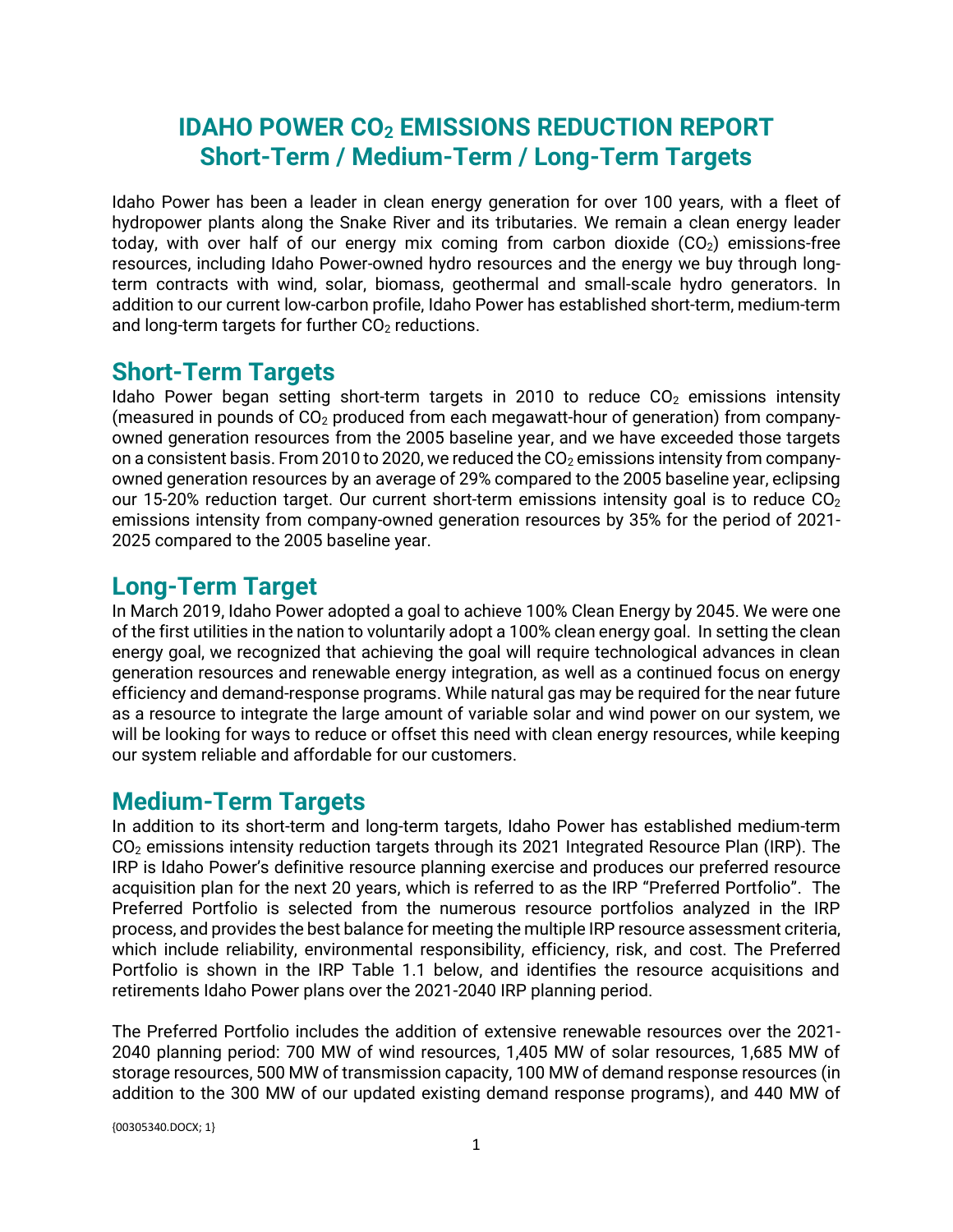energy efficiency resources. The Preferred Portfolio also shows Idaho Power exiting all of its remaining 841 MW interest in coal resources by year-end 2028. Of these coal exits, 357 MW of coal generation would be converted to 357 MW of natural gas generation from 2024-2034. This limited conversion to natural gas generation provides a base of reliable, dispatchable electric service to our customers as we transition to clean energy resources.

| Year         | Gas         | <b>Wind</b> | <b>Solar</b> | <b>Storage</b> | Trans.    | <b>DR</b>   | <b>Coal Exits</b> | <b>EE**Forecast</b> | <b>EE**Bundles</b> |
|--------------|-------------|-------------|--------------|----------------|-----------|-------------|-------------------|---------------------|--------------------|
| 2021         | $\mathbf 0$ | 0           | $\mathbf 0$  | 0              | 0         | $\mathbf 0$ | 0                 | 23                  | 0                  |
| 2022         | $\mathbf 0$ | 0           | $\mathbf 0$  | $\mathbf 0$    | $\pmb{0}$ | 300         | 0                 | 24                  | 0                  |
| 2023         | $\,0\,$     | 0           | 120          | 115            | 0         | 20          | $-357$            | 24                  | 0                  |
| 2024         | 357         | 700         | $\mathbf 0$  | 5              | $\pmb{0}$ | $\pmb{0}$   | $\pmb{0}$         | 25                  | 0                  |
| 2025         | $\mathbf 0$ | $\mathbf 0$ | 300          | 105            | $\pmb{0}$ | 20          | $-308$            | 27                  | 0                  |
| 2026         | 0           | 0           | 215          | 0              | 500       | $\pmb{0}$   | 0                 | 28                  | 0                  |
| 2027         | 0           | 0           | 250          | 5              | $\pmb{0}$ | 0           | 0                 | 27                  | 0                  |
| 2028         | $\mathbf 0$ | 0           | 120          | 55             | $\pmb{0}$ | 0           | $-175$            | 27                  | 0                  |
| 2029         | 0           | 0           | 100          | 255            | 0         | 0           | $\mathbf 0$       | 26                  | 0                  |
| 2030         | $\mathbf 0$ | 0           | $\mathbf 0$  | 55             | 0         | 0           | 0                 | 24                  | 0                  |
| 2031         | 0           | 0           | 0            | 55             | 0         | 0           | 0                 | 24                  | 0                  |
| 2032         | 0           | 0           | 0            | 55             | 0         | 0           | 0                 | 23                  | 0                  |
| 2033         | $\mathbf 0$ | 0           | $\mathbf 0$  | 100            | $\pmb{0}$ | 0           | $\mathbf 0$       | 22                  | 0                  |
| 2034         | $-357$      | 0           | 100          | 150            | 0         | 0           | 0                 | 21                  | 0                  |
| 2035         | $\mathbf 0$ | 0           | 100          | 305            | 0         | 0           | 0                 | 20                  | 0                  |
| 2036         | 0           | 0           | 0            | 55             | 0         | 0           | 0                 | 16                  | 0                  |
| 2037         | $\mathbf 0$ | 0           | $\mathbf 0$  | 105            | 0         | $\mathbf 0$ | 0                 | 14                  | 0                  |
| 2038         | $\mathbf 0$ | 0           | 100          | 155            | 0         | 20          | 0                 | 12                  | 0                  |
| 2039         | $\mathbf 0$ | 0           | $\mathsf 0$  | 55             | $\,0\,$   | 20          | 0                 | 11                  | 3                  |
| 2040         | 0           | 0           | $\mathsf 0$  | 55             | 0         | 20          | 0                 | 10                  | 9                  |
| Subtotal     | 0           | 700         | 1,405        | 1,685          | 500       | 400         | $-841$            | 428                 | 12                 |
| <b>Total</b> | 4,289       |             |              |                |           |             |                   |                     |                    |

#### **IRP Table 1.1 Preferred Portfolio additions and coal exits (MW)**

**Base B2H\* (MW)**

\* Base B2H refers to the Preferred Portfolio

\*\* EE means energy efficiency, as further discussed in the IRP

The IRP also provides a calculation of annual  $CO<sub>2</sub>$  emissions and emissions intensity for the Preferred Portfolio over the 20-year planning period, based on the resource additions and retirements set forth in the Preferred Portfolio table above. The table below shows Idaho Power's projected annual power generation levels and associated  $CO<sub>2</sub>$  emissions and emissions intensity for the 2021-2040 IRP planning period, as well as the emissions and emissions intensity of our baseline measuring year of 2005. These projections are based on the assumptions set forth in the IRP for normal water, average temperatures, and other standard planning assumptions.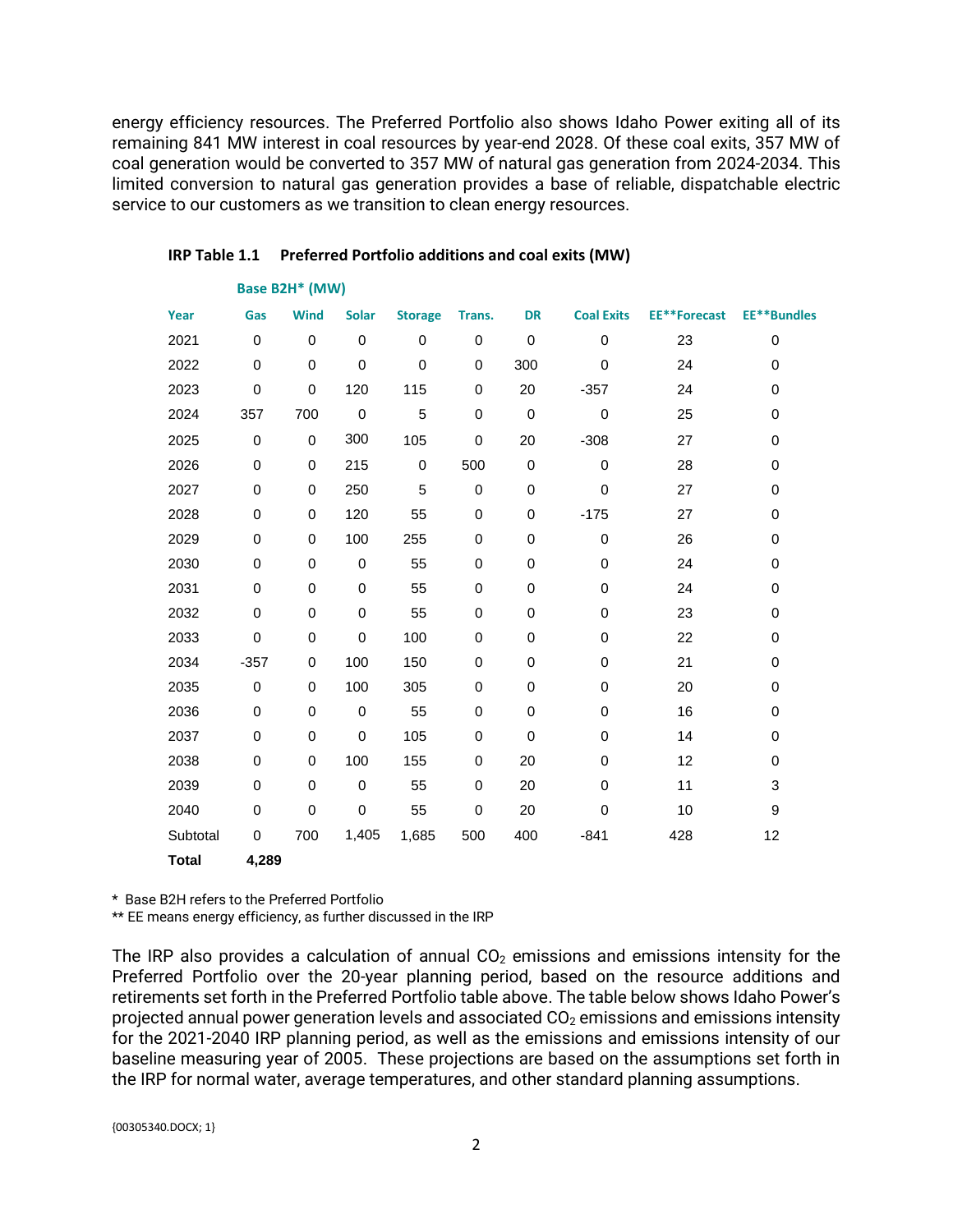| Year | <b>IPC Total</b><br><b>Generation and</b><br><b>Purchases</b> | IPC CO <sub>2</sub> $*$<br><b>Emissions</b><br>(short tons) | IPC $CO2$<br><b>Emissions</b><br><b>Intensity</b><br>(lb/MWh) | <b>Percent</b><br><b>Reduction from</b><br>2005 Emissions<br><b>Intensity</b> |  |  |  |  |  |  |
|------|---------------------------------------------------------------|-------------------------------------------------------------|---------------------------------------------------------------|-------------------------------------------------------------------------------|--|--|--|--|--|--|
| 2005 |                                                               | 8,067,721 **                                                | 1194.01 **                                                    |                                                                               |  |  |  |  |  |  |
| 2021 | 17,349,710                                                    | 3,154,403 ***                                               | 363.63 ***                                                    | 70%                                                                           |  |  |  |  |  |  |
| 2022 | 17,610,870                                                    | 3,474,004                                                   | 394.53                                                        | 67%                                                                           |  |  |  |  |  |  |
| 2023 | 17,789,590                                                    | 3,149,783                                                   | 354.12                                                        | 70%                                                                           |  |  |  |  |  |  |
| 2024 | 19,045,810                                                    | 2,433,224                                                   | 255.51                                                        | 79%                                                                           |  |  |  |  |  |  |
| 2025 | 19,520,501                                                    | 2,311,936                                                   | 236.87                                                        | 80%                                                                           |  |  |  |  |  |  |
| 2026 | 19,997,157                                                    | 2,027,555                                                   | 202.78                                                        | 83%                                                                           |  |  |  |  |  |  |
| 2027 | 20,348,868                                                    | 2,037,458                                                   | 200.25                                                        | 83%                                                                           |  |  |  |  |  |  |
| 2028 | 20,663,763                                                    | 2,126,216                                                   | 205.79                                                        | 83%                                                                           |  |  |  |  |  |  |
| 2029 | 20,652,728                                                    | 1,765,895                                                   | 171.01                                                        | 86%                                                                           |  |  |  |  |  |  |
| 2030 | 20,618,332                                                    | 1,746,092                                                   | 169.37                                                        | 86%                                                                           |  |  |  |  |  |  |
| 2031 | 20,605,927                                                    | 1,812,454                                                   | 175.92                                                        | 85%                                                                           |  |  |  |  |  |  |
| 2032 | 20,739,706                                                    | 1,854,539                                                   | 178.84                                                        | 85%                                                                           |  |  |  |  |  |  |
| 2033 | 20,733,811                                                    | 1,936,470                                                   | 186.79                                                        | 84%                                                                           |  |  |  |  |  |  |
| 2034 | 20,920,079                                                    | 1,920,405                                                   | 183.59                                                        | 85%                                                                           |  |  |  |  |  |  |
| 2035 | 21,123,264                                                    | 1,817,962                                                   | 172.13                                                        | 86%                                                                           |  |  |  |  |  |  |
| 2036 | 21,281,454                                                    | 1,829,567                                                   | 171.94                                                        | 86%                                                                           |  |  |  |  |  |  |
| 2037 | 21,449,677                                                    | 1,837,077                                                   | 171.29                                                        | 86%                                                                           |  |  |  |  |  |  |
| 2038 | 21,671,771                                                    | 1,863,878                                                   | 172.01                                                        | 86%                                                                           |  |  |  |  |  |  |
| 2039 | 21,826,011                                                    | 1,893,368                                                   | 173.50                                                        | 85%                                                                           |  |  |  |  |  |  |
| 2040 | 22,040,812                                                    | 1,887,357                                                   | 171.26                                                        | 86%                                                                           |  |  |  |  |  |  |

### **MEDIUM-TERM TARGETS**

\* IPC Emissions and IPC Emissions Intensity for the periods presented do not include fugitive methane emissions from the Company's gas plant operations, as this data is not available. The Company believes these emissions are insignificant because the Company does not operate pipeline gas compressors or expanders and that such emissions do not materially impact the Company's ability to achieve emissions reductions aligned with the Paris Agreement's 1.5 degree goal.

\*\* IPC Emissions and IPC Emissions Intensity for 2005 include all power generated from IPC facilities (including wholesale market sales), but do not include wholesale market power purchases or PURPA purchases, due to lack of 2005 emissions data for these purchases.

\*\*\* IPC Emissions and IPC Emissions Intensity for the 2021-2040 forecast period include projected generation from IPC facilities (including wholesale market sales), plus projected wholesale market purchases and PURPA purchases. The CO<sub>2</sub> emissions assigned to wholesale market purchases are based on the source zones for market purchases identified in the 2021 IRP.

As indicated in this Medium-Term Targets carbon reduction table, Idaho Power has already significantly reduced our CO<sub>2</sub> emissions and emissions intensity since the 2005 baseline year.

{00305340.DOCX; 1}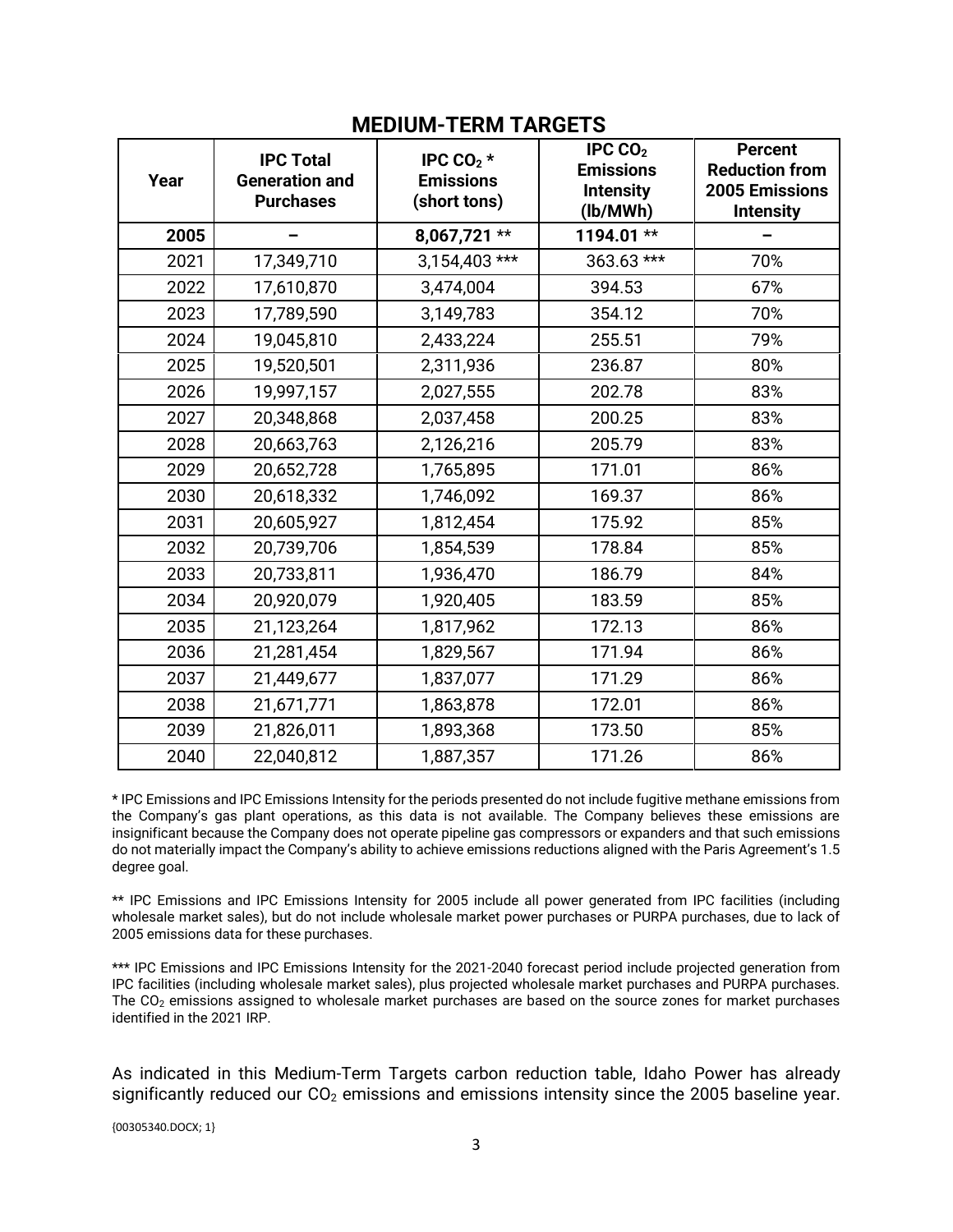We have achieved this reduction primarily by decreasing our coal generation levels, including terminating our coal generation from the North Valmy Unit 1 in 2019 and from the Boardman plant in 2020. The table shows continuing projected  $CO<sub>2</sub>$  emissions intensity reductions in future years, including an 86% reduction in emissions intensity by 2030, compared to the 2005 baseline year.

As noted above, Idaho Power's  $CO<sub>2</sub>$  reduction projections are based on the assumptions set forth in the IRP for normal water, average temperatures, and other standard planning assumptions. In years where Idaho Power has low water levels and high demand levels, use of hydroelectric generation declines and fossil fuel generation increases to meet customer demand, which increases CO<sub>2</sub> emissions. For example, Idaho Power had below normal water and above normal demand in 2020, and  $CO<sub>2</sub>$  emissions increased from 3,972,217 metric tons in 2019 to 4,858,113 metric tons in 2020 as a result. We experienced below normal water conditions and above normal demand again in 2021, and we expect that our actual 2021  $CO<sub>2</sub>$  emissions will be significantly higher than our IRP projection of 3,154,403 metric tons (see Medium-Term Targets table above) as a result. However, year to year variations are expected and do not alter the overall IRP projections for the 2021-2040 planning period based on normal water, average temperatures, and other standard planning assumptions.

The Medium-Term Targets carbon reduction table also shows our projected  $CO<sub>2</sub>$  emissions continuing to decline significantly from 2022 to 2029, as we plan to further reduce, and ultimately eliminate, our coal  $CO<sub>2</sub>$  emissions by (1) converting Bridger Units 1 and 2 to natural gas in 2023, (2) exiting North Valmy Unit 2 in 2025, (3) exiting Bridger Unit 3 or 4 in 2025 and (4) exiting the remaining Bridger Unit 3 or 4 in 2028, all as set forth in our IRP Preferred Portfolio.

Our projected  $CO<sub>2</sub>$  emissions and emissions intensity remain low for the remainder of the 2021-2040 IRP planning period, with the Preferred Portfolio showing the continued addition of solar and storage renewable resources and the end of natural gas generation totaling 357 MW at Bridger Units 1 and 2 in 2034. Idaho Power has recently issued two All-Source Requests for Proposals (the "2021 RFP" and "2022 RFP") focused on the acquisition of renewable energy resources (see our website at *[https://www.idahopower.com/about-us/doing-business-with](https://www.idahopower.com/about-us/doing-business-with-us/request-for-resources/)[us/request-for-resources/](https://www.idahopower.com/about-us/doing-business-with-us/request-for-resources/)*). The 2021 RFP identifies the following resource types: Renewable; Renewable plus Battery Storage; Low emission Non-Renewable, with renewable retrofit capabilities; Standalone Battery Storage; Pumped Storage Hydro; and Other Resources as applicable. The 2022 RFP includes the following eligible products: Solar PV; Wind; Geothermal; Battery Energy Storage ("BESS"); Solar + BESS; Wind + BESS; Long Duration Storage; Gas-fired Convertible to Hydrogen; and Demand Response.

From 2040 to 2045, Idaho Power will continue to strive toward meeting our 2045 Clean Energy goal. As noted above, we recognize that achieving our 2045 goal will require technological advances in clean generation resources and renewable energy integration, as well as a continued focus on energy efficiency and demand-response programs.

## **Paris Agreement Goals**

Idaho Power believes that its short-term, medium-term and long-term  $CO<sub>2</sub>$  emissions reduction targets described above are aligned with the Paris Agreement goal of cutting  $CO<sub>2</sub>$  emissions to net zero by 2050, in order to limit global temperature rise to 1.5 degrees Celsius. Our long-term 2045 Clean Energy goal is more aggressive than the Paris Agreement goal of reducing  $CO<sub>2</sub>$ emissions to net zero by 2050. The Idaho Power Clean Energy goal is five years shorter and does

{00305340.DOCX; 1}